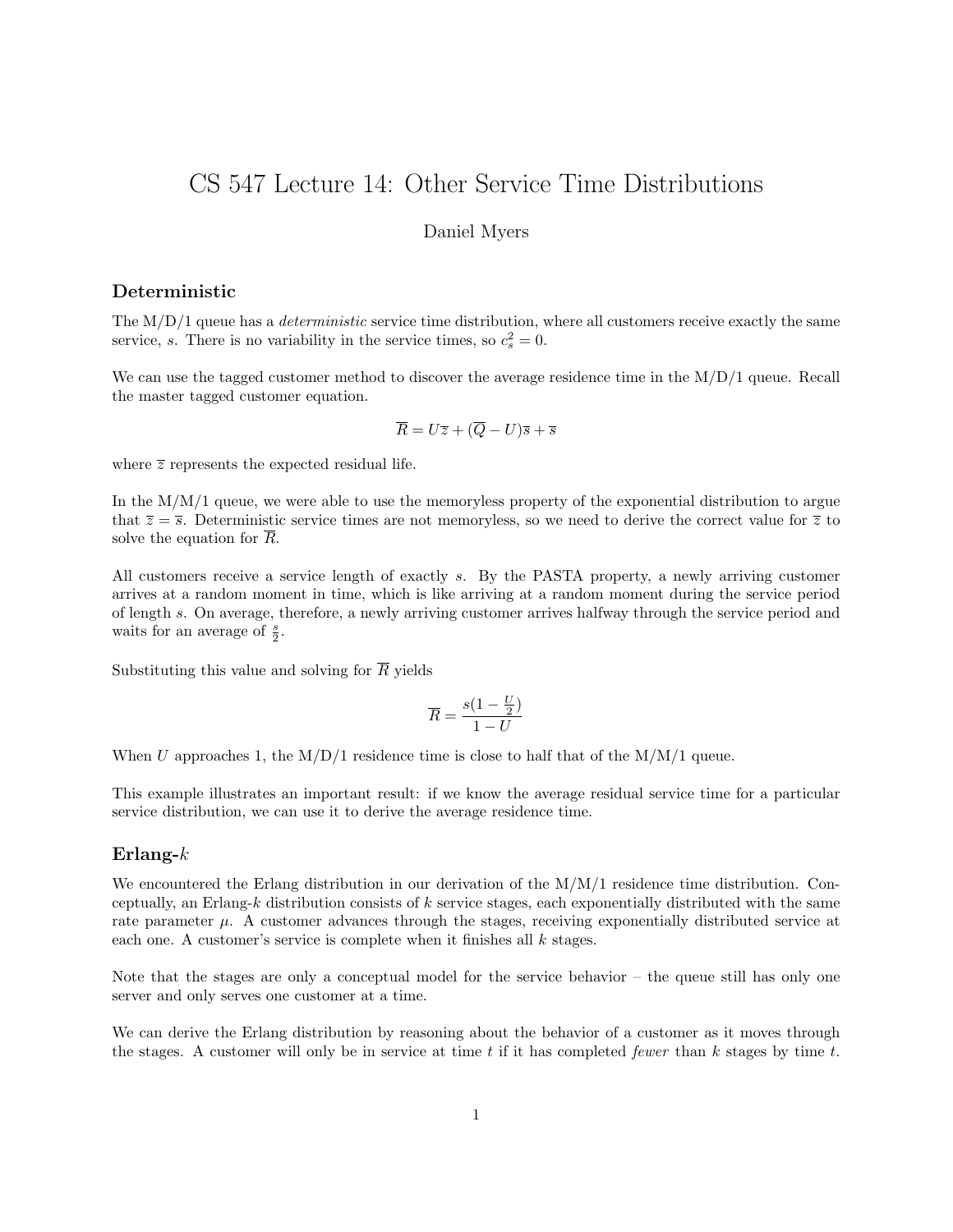The time between stage completions is exponentially distributed, so the Poisson distribution describes the probability of completing a given number of stages by time  $t$ . The CDF is thus

$$
F(t) = P[X \le t] = 1 - \sum_{j=0}^{k-1} \frac{e^{-\mu t}(\mu t)^j}{j!}
$$

The summation uses the Poisson distribution to calculate the total probability of getting fewer than  $k$  stage completions by time t.

The Erlang-k distribution has  $\bar{s} = \frac{k}{\mu}$  and  $c_s^2 = \frac{1}{k}$ . Intuitively, as the number of stages increases, the variability of each individual stage is smoothed out and balanced by the other stages.

#### Pareto

The Pareto distribution is the classic heavy-tailed distribution. In comparison with the exponential, it has a much higher probability of generating extreme values. This means that jobs with very long service times account for a significant fraction of the queue's total work.

The Pareto distribution is often associated with the famous  $80\n-20$  rule, which holds that  $80\%$  of outputs are attributable to only 20% of inputs in applications with heavy-tailed behavior. For example, it's been observed that 20% of a population tends to hold about 80% of total wealth, or that 80% of business sales revenue tends to come from only 20% of customers. An extension of this rule holds that the top 1% of inputs account for 50% of outputs. If a system's jobs are Pareto distributed, then half of the total system running time will be dedicated to serving only 1% of jobs!

It's important to remember that the numbers 80 and 20 are not magical. The actual values will vary for different applications. They don't even need to sum to one, since they're measures of two different quantities. The significant part of the "law of the vital few," as it's sometimes called, is the relative importance of a surprisingly small portion of the population.

The CDF of the Pareto distribution is

$$
F(x) = 1 - \left(\frac{k}{x}\right)^{\alpha}
$$

Here, k is the distibution's minimum value and  $\alpha$  is the scale parameter.

When  $\alpha > 1$ , the mean of the Pareto distribution is

$$
\overline{s} = \frac{\alpha k}{\alpha - 1}
$$

If  $\alpha \leq 1$  the mean is  $\infty$  – the distribution is so biased towards extreme values that it's impossible to calculate an average!

#### Hyperexponential

The hyperexponential distribution is formed from a probabilistic mixture of exponentials. A two-stage hyperexponential is formed by a mixture of two exponentials and has three parameters:  $p, \mu_1$ , and  $\mu_2$ . A customer receives exponentially distributed service at rate  $\mu_1$  with probability p and at rate  $\mu_2$  with probability  $1 - p$ .

It's possible to define hyperexponentials with any number of stages, provided you specify enough parameters to calculate probabilities of receiving service from each stage and the rate of service in each stage.